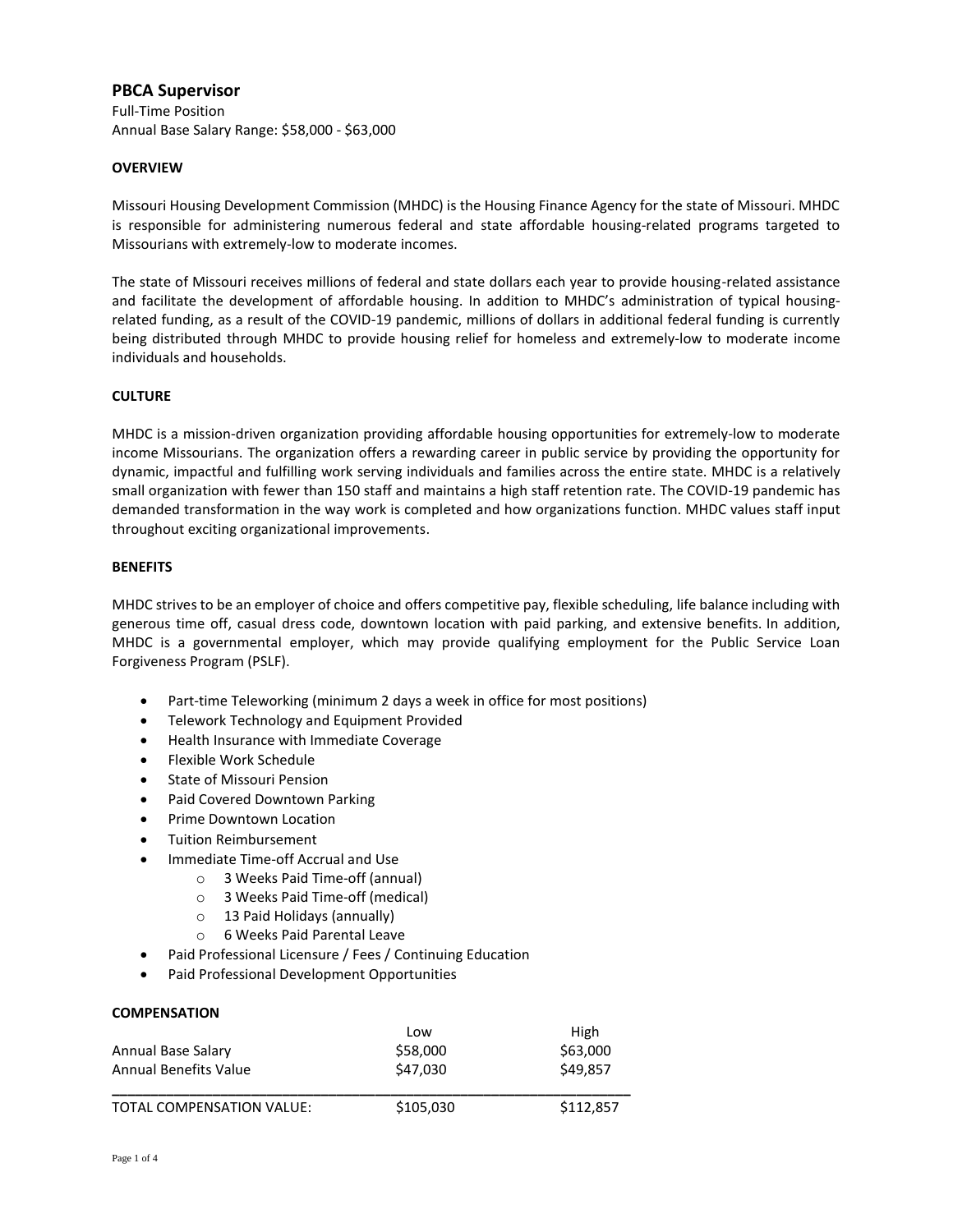\*Actual total compensation is based on benefit elections.

### **WORKING REQUIREMENTS**

- Part-Time Teleworking equipment will be provided
- In-office (up to full-time) in the St. Louis, Missouri office

#### **ROLES AND RESPONSIBILITIES**

MHDC is seeking a full-time PBCA Supervisor. Under the direction of the Director of Asset Management, this position will be responsible for providing administrative and management work in the direction, planning, analysis, and coordination of required IBIS Tasks as indicated under the HUD Performance-Based Annual Contributions Contract (ACC) and future amendments.

This positon will ensure Voucher Processing, Special Claims, and resident relations requests, are processed and performed timely and in compliance with MHDC's stated policies and procedures and HUD's rules and regulations. Maintain up-to date knowledge of the performance based contract administration contract requirements and related processes.

## **ESSENTIAL DUTIES**

- Direct and assist in the overall planning, direction, and coordination of IBPS tasks required under most current HUD ACC contract.
- Ensure Voucher Processing, Special Claims, and resident relations tasks are processed and performed timely and in compliance with MHDC's stated policies and procedures and HUD's rules and regulations.
- Supervise staff, including but not limited to the voucher processing, special claims and resident relations staff.
- Maintain an effective knowledge of the performance based contract administration.
- Assist PBCA Manager in coordinating and participating in the annual performance review conducted by HUD.
- Identify and communicate HUD policies and updates to the PBCA Manager and staff as they relate to the performance based contract administration.
- Assist staff by interpreting and clarifying HUD guidelines, directives, and regulations for processing.
- Assign contracts to staff for processing and develop strategies to maintain timely processing of tasks.
- Provide historical data, as needed, and timely updates to monthly PBCA Hot Topics, task status tracking and portfolio reports to Department Manager.
- Assist PBCA Manager in preparing all monthly, quarterly, and annual billing reports for HUD.
- Reconcile monthly Housing Assistance Payments (HAP) vouchers to identify any errors or discrepancies and prevent overpayments.
- **•** Interpret Monthly Activity Transmissions from developments and properties.
- Audit HUD TRACS for compliance of the correct tenant information and percentage requirements per regulation guidelines.
- Communicate with developments to obtain and clarify information to resolve any content, error, or discrepancy issues.
- Analyze monthly bills and special claims to ensure the eligibility of applicants in the Project Based Section 8 rental assistance programs.
- Assist resident relations staff with calls and resolution of property management issues.
- Assist in responding to requests from HUD as appropriate.
- Maintain a working knowledge of how to input/retrieve data into/from REMS, HDS, LOCCS and TRACS.
- Review and approve leave requests and timecards.
- Communicate HUD policy changes and updates to PBCA Manager
- Track and monitor all contracts in portfolio.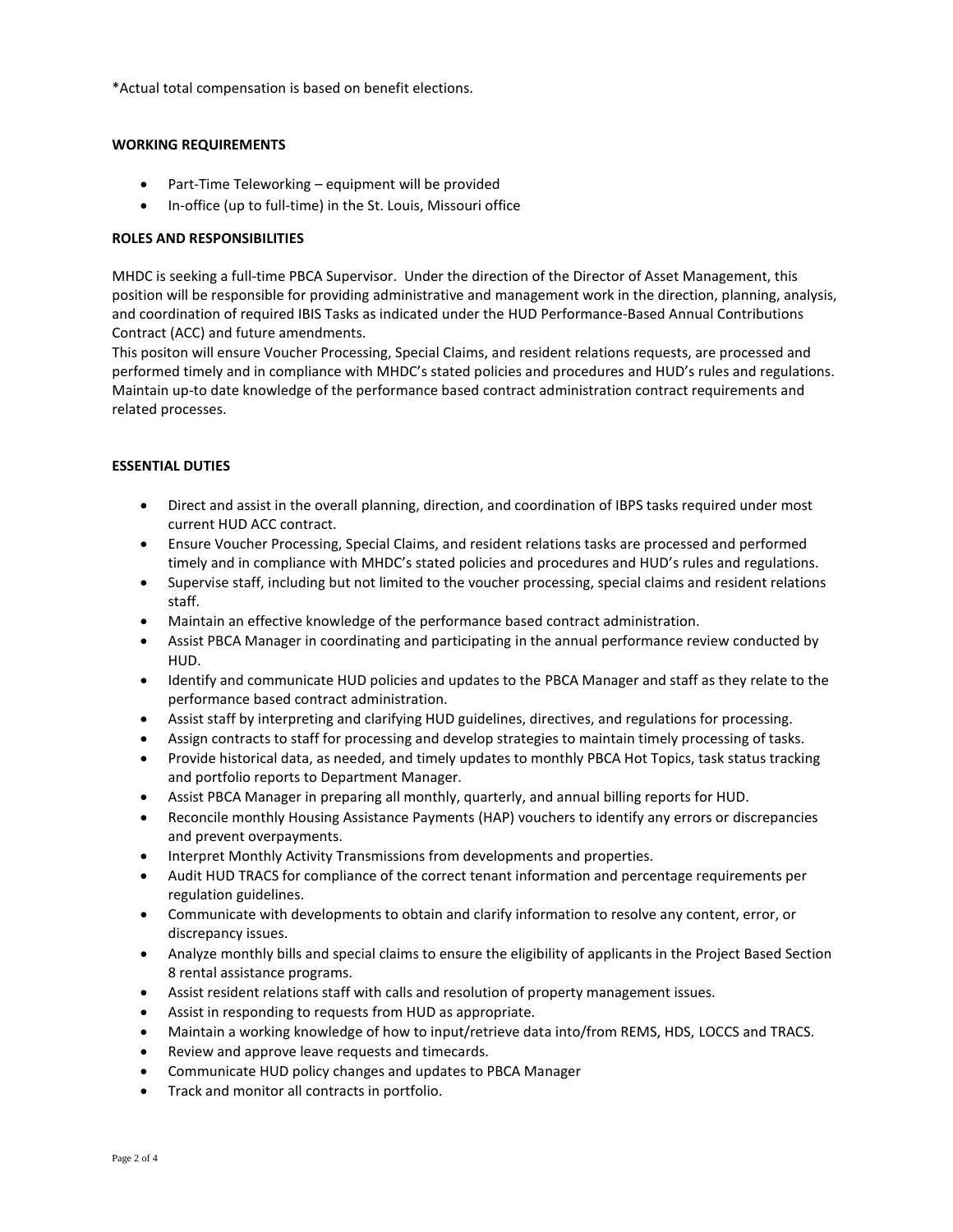- Maintain an accurate listing of HUD contracts and project managers assigned to each contract.
- Notify Director of any findings of non-compliance or potential trouble immediately for review.
- Competently utilize software systems.
- Travel as directed, including long distance travel and overnight and extended stays, if necessary.
- Maintain appropriate files and documentation as necessary or required.
- Attend and actively participate in meetings and training programs as directed.
- Provide assistance to employees, vendors, state agencies, departments, divisions and organizations in a friendly and efficient manner.
- Maintain and protect confidential information.
- Maintain a professional relationship with others by ensuring a sense of mutual trust, concern, respect and teamwork.
- Maintain professional appearance and demeanor.
- Must have ability to appear for work on time.
- Must have ability to follow directions from a supervisor.
- Must have ability to interact effectively with co-workers.
- Must have ability to understand and follow posted work rules and procedures.
- Must have ability to accept constructive criticism.
- Must comply with all policies of HUD and MHDC.
- Must comply with any reasonable request of any member of management.
- Conduct self in a professional manner and project a positive image of the agency at all times through communications, attitude, and appearance.
- Perform other related duties as assigned.

#### **DESIRED QUALIFICATIONS**

Education and Experience

Must qualify for inclusion in the Merit Classification Senior Housing Development Officer which requires:

 Two or more years of experience as a Senior Housing Development Officer with the Missouri Uniform Classification and Pay System; and possession of a high school diploma or GED certificate. OR

A Bachelor's degree from an accredited college or university with a minimum of 15 earned credit hours in one or a combination of the following: Accounting, Business or Public Administration, Environmental Studies, Urban Planning, social sciences or a closely related field; and, Two or more years of supervisory level professional or technical experience in affordable housing management involving compliance with MHDC affordable housing programs; building, construction, or land inspection involving code, prevailing wage, and/or contractor compliance and physical inspections; auditing housing or real estate documents including conducting physical and/or file audits/inspections of properties for compliance of rental contracts, building codes, encumbrances, and other documents specific to the land; real estate development involving reviewing new construction sites for environmental concerns and/or geographical concerns; or other closely related work.

*(Additional qualifying experience may substitute on a year-for-year basis for deficiencies in the required college*

*education.)*

- Experience working in government a plus.
- Individual must have the ability to read, write, and understand, and spell the English language, the ability to communicate with individuals or groups by phone or in person. Must have the ability to receive, recall and follow communications and complex oral or written instructions.

#### Skills

Utilize Microsoft office systems proficiently.